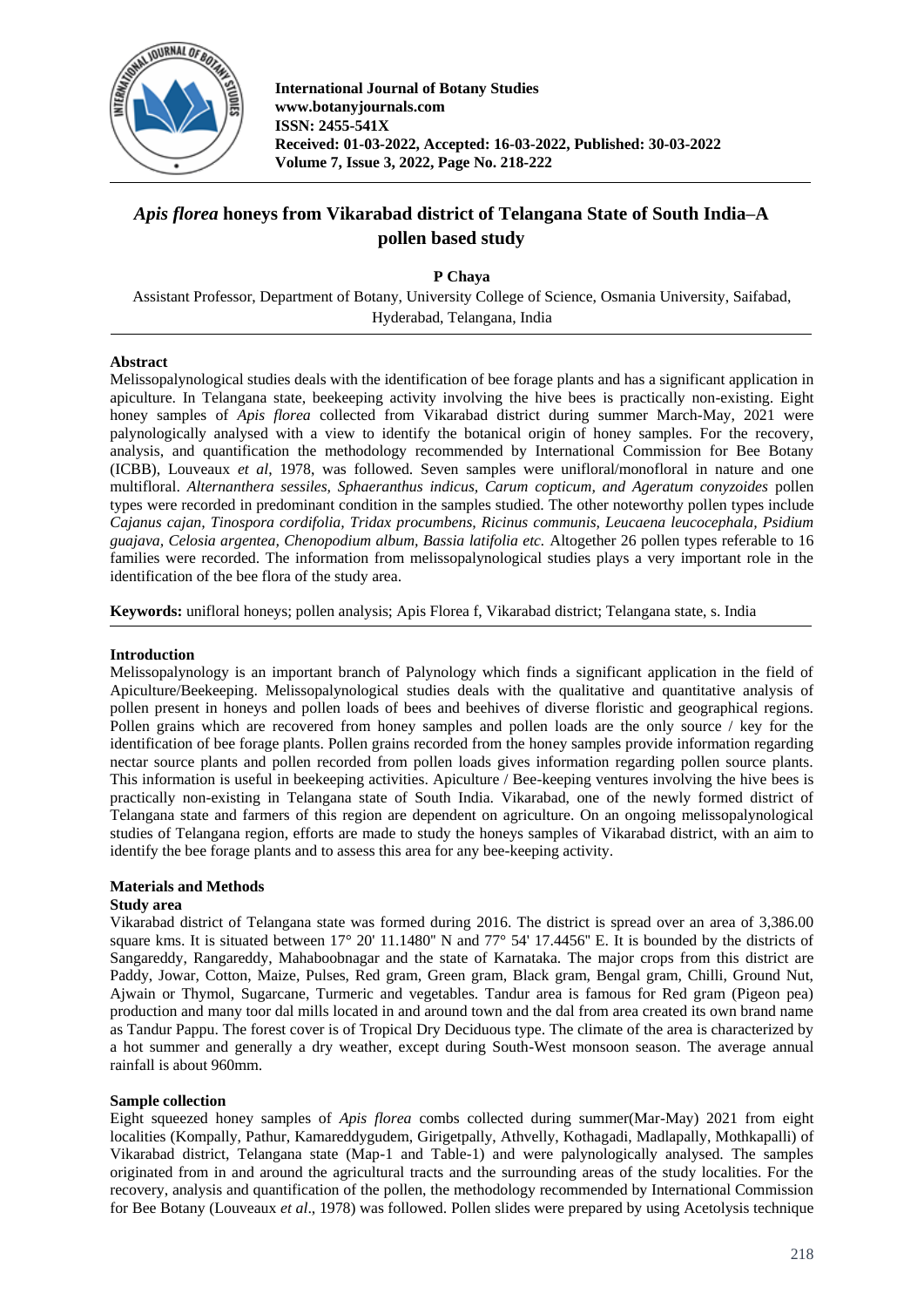(Erdtman, 1960). The pollen types recovered were identified based on pollen morphological characters and referring to standard literature. The recorded pollen types were quantified and placed under four pollen frequency classes.(I.C.B.B.,1978). Predominant pollen type( > 45% of the total pollen count),Secondary pollen type (16-45%), Important pollen type (3-15%), Minor pollen type (<3%).



**Fig 1:** Showing localities of Vikarabad district from where honey samples were collected.

| S. No          | <b>Sample Code</b>     | <b>Village</b> | <b>Date of Collection</b> | <b>Colour of The Honey</b> |
|----------------|------------------------|----------------|---------------------------|----------------------------|
|                | VVK-Af-1               | Kompalli       | 14/03/2021                | Amber                      |
|                | $VVP-Af-2$             | Pathur         | 16/04/2021                | Amber                      |
|                | VVK-Af-3               | Kamareddygudem | 18/04/2021                | Amber                      |
| $\overline{4}$ | VVG-Af-4               | Girigetipally  | 28/03/2021                | Amber                      |
|                | $VVA-Af-5$             | Athvelly       | 26/04/2021                | Amer                       |
| 6              | VVKo-Af-6              | Kothagadi      | 14/03/2021                | Yellow                     |
|                | VVM-Af-7               | Madlapally     | 11/04/2021                | Dark Amber                 |
| 8              | VVM <sub>o</sub> -Af-8 | Mothkapalli    | 26/05/2021                | Amber                      |

**Table 1:** Inventory of honey samples collected from Vikarabad district of Telangana State.

## **Results**

Of the eight samples studied, seven samples were found to be unifloral/monofloral and one multifloral. Pollen types of *Alternanthera sessiles* (VVK-Af-1, VVA-Af-5 ), *Carum copticum*(VVG-Af-4, VVMo-Af-8 )*, Ageratum conyzoides* (VVP-Af-2, VVM-Af-7) in two samples each *and Sphaeranthus indicus* (VVK-Af-3 ) in one sample were recorded in predominant (.>45%) condition in the unifloral samples studied. The secondary (16-45%) pollen types are *Carum copticum Sphaeranthus indicus and Alternanthera sessiles*. Eight pollen types in important minor (3-15%) and twenty five pollen types in minor (<3%) category were recorded in the present study. Grass and *Zea mays* are the pollen types of non-melliferous / anemophilous taxa recorded in negligible percentages.

Table- 2 provides detailed information of all the pollen types recorded in predominant, secondary, important minor and minor category. The characteristic pollen types of the bee plants recorded from the honey samples of the present study are illustrated in plate 1 and 2.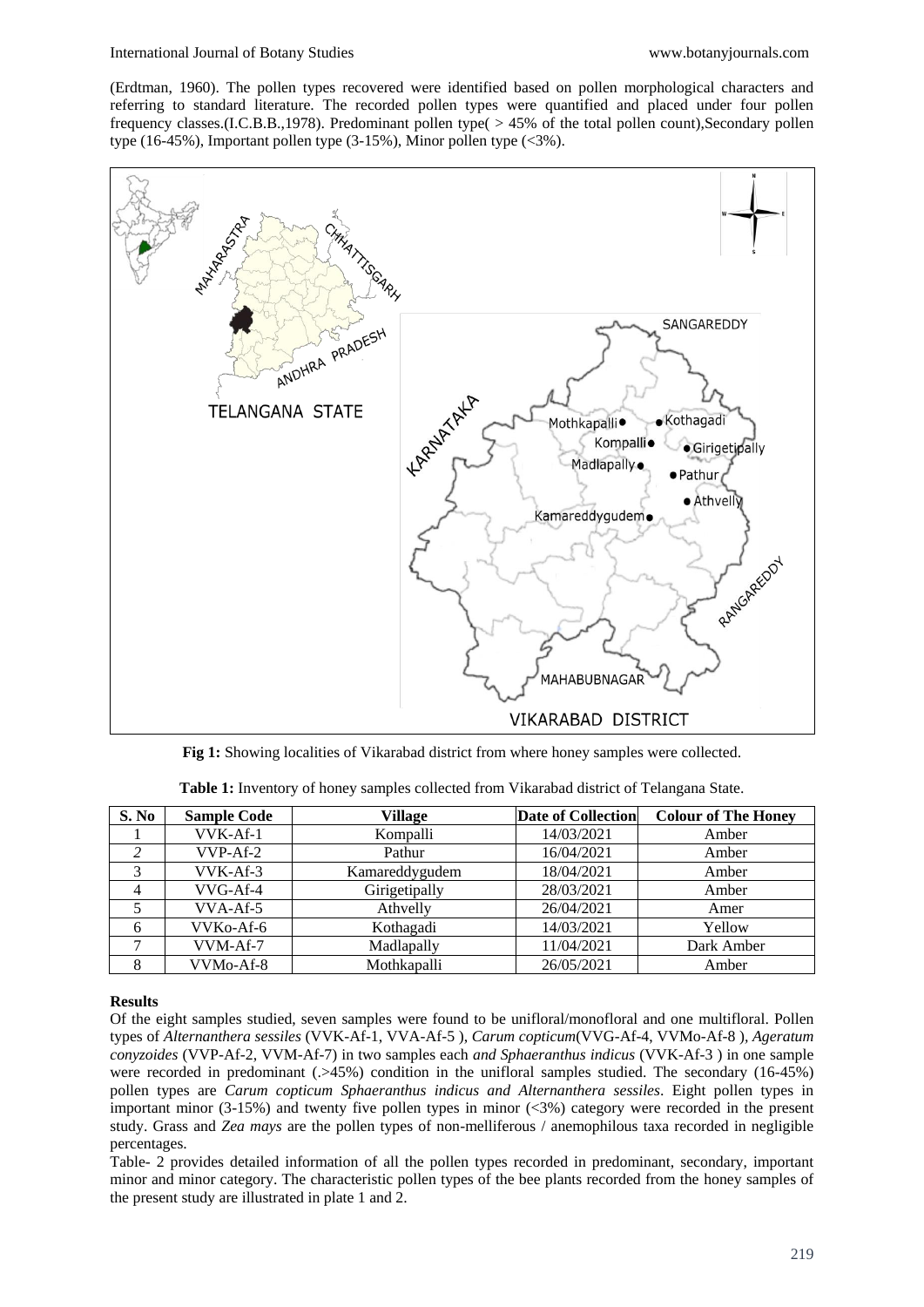| <b>Table 2:</b> Frequency classes and frequencies (%) of pollen types recorded |  |  |  |  |  |  |
|--------------------------------------------------------------------------------|--|--|--|--|--|--|
|--------------------------------------------------------------------------------|--|--|--|--|--|--|

|                           | P - Alternanthera sessiles: 72%, S - Nil, IM- Carum copticum: 12.3%,         |  |  |
|---------------------------|------------------------------------------------------------------------------|--|--|
|                           | Sphaeranthus indicus: 6%, Cajanus cajan: 3%,                                 |  |  |
| VVK-Af-1                  | M- Ageratum conyzoides: 2.5%, Tinospora cordifolia: 2%,                      |  |  |
| (Kompalli village)        | Tridax procumbens: 1.6%, Terminalia arjuna: 0.16%, Chenopodium album:        |  |  |
| Unifloral                 | 0.12%, Psidium guajava: 0.08%,                                               |  |  |
|                           | Aspidopterys indica: 0.08%, Justicia procumbens: 0.08%                       |  |  |
|                           | NMP: Grass pollen:0.12%                                                      |  |  |
|                           | P - Ageratum conyoides: 48%, S - Carum copticum: 36%                         |  |  |
| VVP-Af-2                  | IM - Tridax procumbens: 12%, M - Alternanthera sessiles: 2%                  |  |  |
| (Pathur)                  | Leucaena leucocephala: 1.2%, Ricinus communis: 0.08%                         |  |  |
| Unifloral                 | Tinospora cordifolia: 0.08%                                                  |  |  |
|                           | NMP: Zea mays:0.6%                                                           |  |  |
|                           | P - Sphaeranthus indicus: 96%, S - Nil, IM - Nil,, M - Carum copticum: 2.6%, |  |  |
| VVK-Af-3 (Kamareddygudem) | Leucaena leucocephala: 0.53%, Alternanthera sessiles: 0.51%, Tinospora       |  |  |
| Unifloral                 | cordifolia: 0.33%, Cajanus cajan: 0.33%, Ricinus communis: 0.08%,            |  |  |
|                           | Carthamus tinctorius:0.08%                                                   |  |  |
| VVG-Af-4 (Girigetipally)  | P - Carum copticum: 92%, S - Nil, IM - Ageratum conyoides: 4%, M -           |  |  |
| Unifloral                 | Tinospora cordifolia: 2%, Psidium guajava: 1.4%, Cajanus cajan: 0.6%,        |  |  |
|                           | Chenopodium album:0.08%                                                      |  |  |
| VVA-Af-5                  | P - Alternanthera sessiles: 54%, S - Nil, IM - Ageratum convoides: 12.5%,    |  |  |
| (Athvelly)                | Carum copticum: 10.5%, Cajanus cajan: 8%, Sphaeranthus indicus: 9%, M -      |  |  |
| Unifloral                 | Tinospora cordifolia: 2%, Eucalyptus globulus: 2%, Tridax procumbens: 1%,    |  |  |
|                           | Celosia arjentea: 1%                                                         |  |  |
|                           | P - Nil, S - Alternanthera sessiles: 40%, Carum copticum: 24%,               |  |  |
|                           | IM - Leucaena leucocephala: 11%, Cajanus cajan: 9%, Eucalyptus globulus:     |  |  |
| VVKo-Af-6                 | 8%, M - Lannea coromandelica: 2.5%                                           |  |  |
| (Kothagadi)               | Grewis sp: 2%, Tridax procumbens:0.16%, Terminalia sp: 1.8%,                 |  |  |
| Multifloral               | Bassia latifolia: 1.2%, Ricinus communis: 0.33%, Spinacea oleracea: 0.08%,   |  |  |
|                           | Ageratum conyoides: 0.08%, Launea pinnatifida: 0.08%, Celosia argentea:      |  |  |
|                           | 0.08%, Chenopodium album: 0.08%                                              |  |  |
| VVM-Af-7                  | P - Ageratum conyzoides: 88% S - Nil, IM - Alternanthera sessiles: 7%, M -   |  |  |
| (Madlapally)              | Carum copticum: 1.4%, Mangifera indica: 1.3%                                 |  |  |
| Unifloral                 | Spinacea oleracea: 1.3%, Tridax procumbens: 0.5%, Prosopis juliflora: 0.5%   |  |  |
| VVM <sub>o</sub> -Af-8    | P - Carum copticum: 76%, S - Sphaeranthus indicus: 20%, IM - Nil, M -        |  |  |
| (Mothkapalli)             | Cajanus cajan: 2.1%, Ricinus communis: 1.38%,                                |  |  |
| Unifloral                 | Tinospora cordifolia: 0.16%, Celosia arjentea: 0.12%, Tridax                 |  |  |
|                           | procumbens:0,08%, Brassica nigra:0.08%, Rungia repens: 0.08%                 |  |  |

#### **Discussions**

Pollen analysis of eight honey samples of *Apis florea* was carried out which resulted in the recognition of seven unifloral and one multifloral honey. Unifloral nature of the honeys is because of the presence of a predominant pollen type in >45%. Pollen types of *Carum copticum, Alternanthera sessiles, Ageratum conyzoides* in two samples each *and Sphaeranthus indicus* in one sample were recorded in predominant condition in the unifloral samples studied The other noteworthy pollen types which constitute for alternate source of nectar include *Cajanus cajan, Tinospora cordifolia, Tridax procumbens, Eucalyptus globulus, Ricinus communis, Leucaena leucocephala, Psidium guajava, Celosia argentea, Chenopodium album, Bassia latifolia etc.* Altogether 26 pollen types referable to 16 families were recorded in the present study. *Carum copticum, Ageratum conyzoides, Alternanthera sessiles, Cajanus cajan, Sphaeranthus indicus, Tinospora cordifolia Ricinus communis* and *Tridax procumbens* pollen types were very frequently recorded in the samples studied. *Carum copticum* (Ajwain) pollen recorded from all the samples. It is pertaining to note that pollen of major crop plants of the area like *Carum copticum, Cajanus cajan*, showed their frequency and dominance in the samples studied. Most of the pollen types recorded in the present study were earlier recorded from honey samples of Medak (Chaya and Varma,  $2004$ , 2008, 2010)  $\left[1, 2, 3\right]$  Nizamabad (Ramakrishna and Bhushan, 2004)  $\left[8\right]$ , districts. Earlier Kalpana and Ramanujam 1994, recorded Carum copticum as a major nectar source species for the honey bees from Rangareddy district of Telangana state. The occurrence of Carum copticum may be attributed to its widespread distribution of this crop and is cultivated for its condimental seeds and medicinal importance. Similar studies on pollen analysis of honey samples from two coastal districts of Orissa was carried out by Debasis *et al*., 2014 and highlighted the sustainability of their study area for establishing moderate to large scale apicultural entrepreneurship. Vibhasa Shukla and Kottapalli S. Rao 2021<sup>[9]</sup> studied the summer honeys samples from Prayagraj District, Uttar Pradesh, India and identified the bee flora and also observed that Prayagraj district has good potential for beekeeping ventures, due to the high diversity of nectar and pollen producing taxa. Pollen diversity recorded from the honey samples of Vikarabad district indicate the presence of considerable bee forage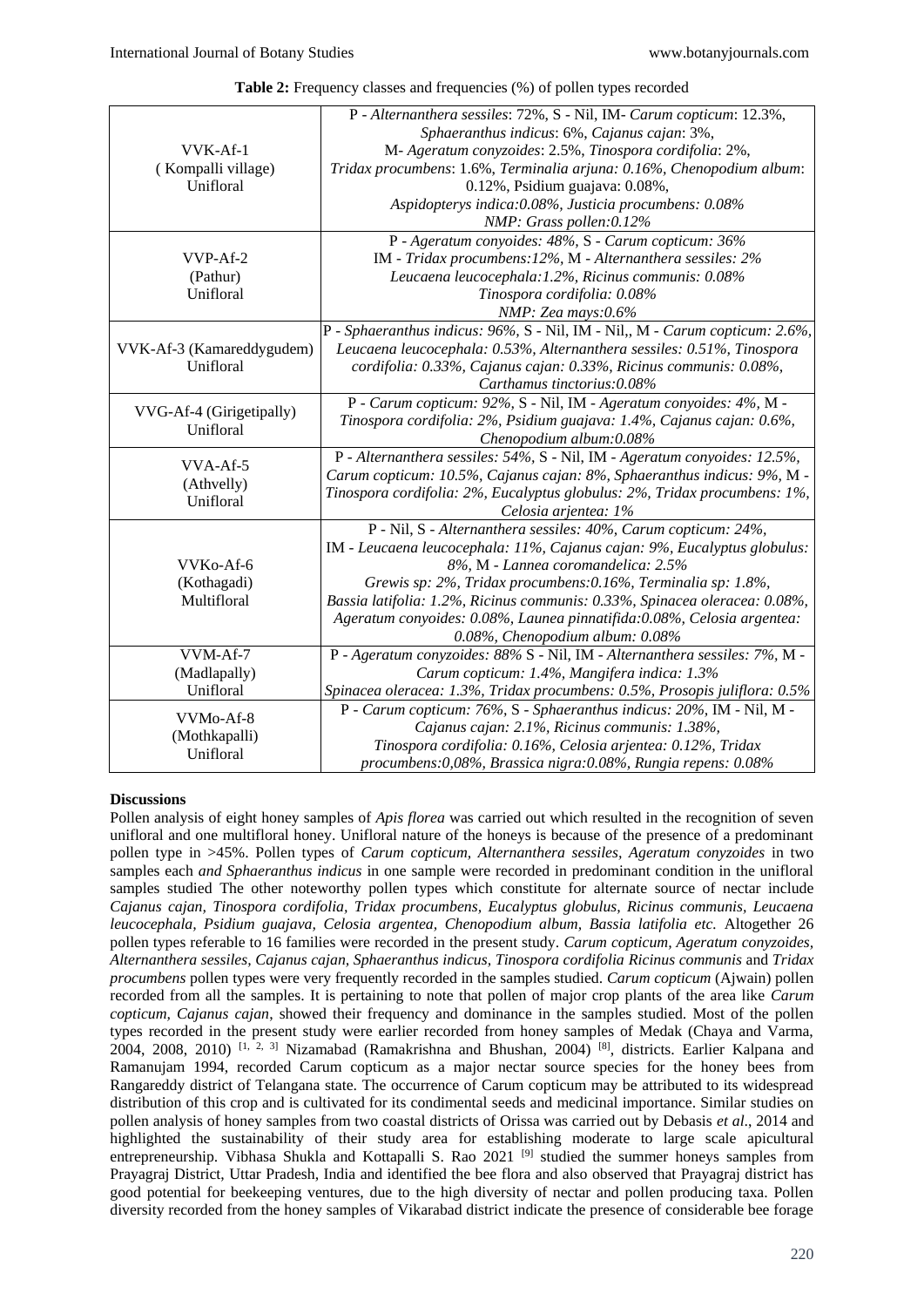plants in the area for honey production. The bee flora highlighted in the present study can be utilized in beekeeping activities which will improve the socio-economic status of the people of this region and further studies are needed for coming to any meaning conclusions.

| Carum copticum E.V     | Carum copticum P.V     | Ageratum conyzoides                 | <b>Tridax procumbens</b> |
|------------------------|------------------------|-------------------------------------|--------------------------|
|                        |                        |                                     |                          |
| Cajanus cajan E.V      | Cajanus cajan E.V      | Sphaeranthus indicus                | Eucalyptus globulus      |
|                        |                        |                                     |                          |
| Cajanus cajan P.V      | Cajanus cajan P.V      | Lennea coromandelica                | Lannea coromandelica     |
|                        |                        |                                     |                          |
| Alternanthera sessiles | Alternanthera sessiles | Tinospora cordifolia <sup>P.V</sup> | Tinospora cordifolia E.V |

Plate 1: Photomicrographs of the pollen types recorded. (All figures X1000 magnification)

| Ricinus communis | Ricinus communis | Ricinus communis        | Rungia repens           |
|------------------|------------------|-------------------------|-------------------------|
|                  |                  |                         |                         |
| Mangifera indica | Mangifera indica | <b>Bassia latifolia</b> | <b>Bassia latifolia</b> |